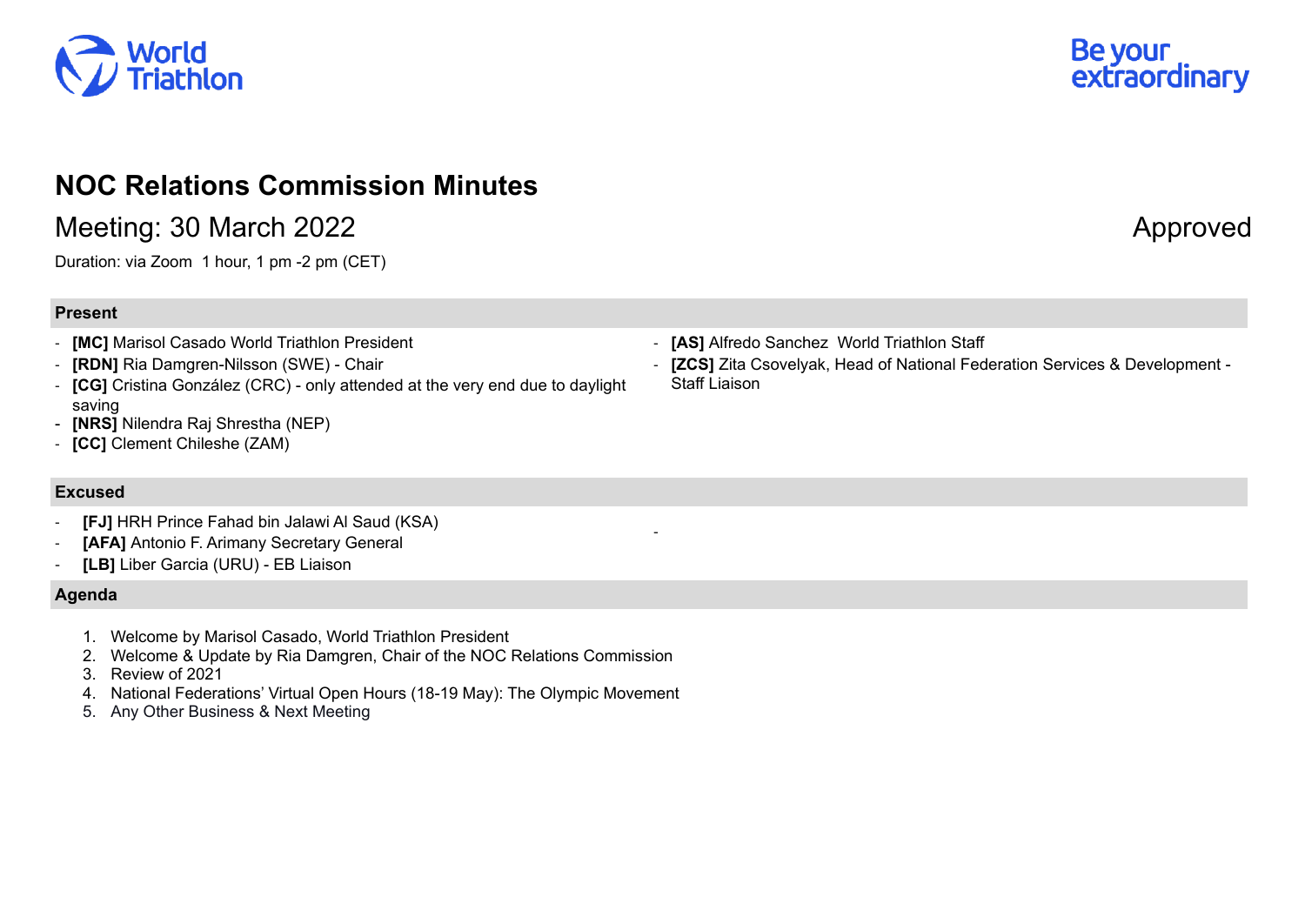

\*For ease of minute taking only first names or initials of the members will be referred to in the minutes. You can see full names above.

| <b>Item</b> | <b>IDiscussion Items</b>                                                        | <b>Discussion</b>                                                                                                                                                                                                                                                                                                                                                                                                                                                                                                                                                                                                                                           | <b>Actions</b> |
|-------------|---------------------------------------------------------------------------------|-------------------------------------------------------------------------------------------------------------------------------------------------------------------------------------------------------------------------------------------------------------------------------------------------------------------------------------------------------------------------------------------------------------------------------------------------------------------------------------------------------------------------------------------------------------------------------------------------------------------------------------------------------------|----------------|
| 1.          | <b>Welcome by Marisol</b><br><b>Casado, World Triathlon</b><br><b>President</b> | <b>[MC]</b> It is a new commission, therefore we still need to define our working<br>principles together. In Beijing during the Winter Olympics we met Ria,<br>unfortunately not others. Today's call is more about catching up with each<br>other again and designing the next step for the commission. In that planning<br>I highly recommend to consider the following OS documents:<br>2017-2020-OS-Final-Report.pdf (olympics.com)<br><b>Olympic Solidarity Annual Report 2020 (touchlines.com)</b><br>2021-2024-Olympic-Solidarity-Plan-Brochure.pdf (olympics.com)<br>More insights on OS:<br>https://olympics.com/ioc/olympic-solidarity/programmes |                |
| 2.          | <b>Welcome by Ria</b><br>Damgren Nilsson,<br><b>Commission Chair.</b>           | <b>[RDN]</b> We had some break, because of the recent Olympic, Paralympic<br>Games and the ongoing COVID-19 Pandemic. It is time to catch up with<br>the work and agree on our commitments for 2022 and beyond.                                                                                                                                                                                                                                                                                                                                                                                                                                             |                |
| 3.          | 2021 in Review                                                                  | [RDN]<br>What did we achieve in 2021?<br>Formation, Mission & Roles of NOC Relations Commission:<br><b>NOC Relations Commission - World Triathlon</b><br>Olympic Solidarity Funding analysis (Rio vs Tokyo Olympic Cycles)<br>Presentation at World Triathlon Congress:<br>https://docs.google.com/presentation/d/11RYqB SOEUa8tLqavdvMIKZ<br>7-aMVRTUo/edit                                                                                                                                                                                                                                                                                                |                |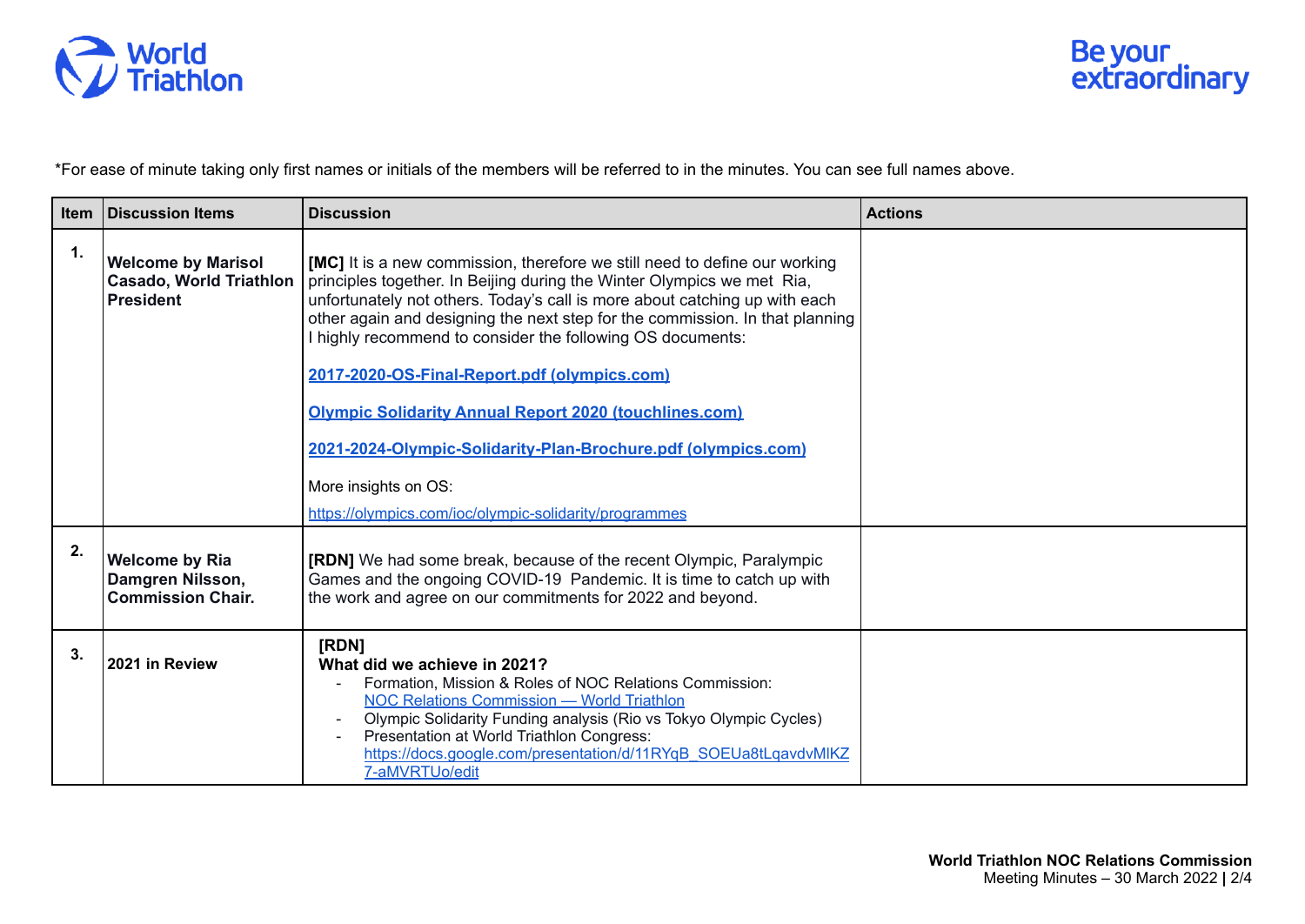

| 4. | <b>National Federations'</b><br><b>Virtual Open Hours</b><br>(18-19 May): The<br><b>Olympic Movement</b> | $[ZCS]$ :<br>About the NF Virtual Open Hours:<br>bimonthly opportunity to update NFs about ongoing projects,<br>important topics, activities and highlight NFs activities through<br>sharing and learning from each other, Alfredo Sanchez is the<br>project lead<br>two days considering time zones and languages:<br>- WED: 9:30 CEST (ENG, FRA)<br>- THU: 16:30 CEST (ENG, ESP)<br>- next Open Hours on 18-19 May focusing on The Olympic Movement<br>More details about previous sessions:<br>NFs Open Hours - World Triathlon<br>A short brainstorming from being present commission members today on                                                                  |
|----|----------------------------------------------------------------------------------------------------------|-----------------------------------------------------------------------------------------------------------------------------------------------------------------------------------------------------------------------------------------------------------------------------------------------------------------------------------------------------------------------------------------------------------------------------------------------------------------------------------------------------------------------------------------------------------------------------------------------------------------------------------------------------------------------------|
|    |                                                                                                          | possible topics:<br>$[MC]$ :<br>Generic information about the Olympic Movement and its structure<br>and how IF, NF, NOC are part of it. (After the Olympics many NFs<br>have new leadership)<br>How can they get OS funding?<br>Invite someone from IOC or not - decision to be taken<br>$[CC]$ :<br>Beyond the funding, how to increase the Olympism for All, the<br>visibility and relationship with NOC! To get more involved with the<br>Olympic Movement at all levels can be beneficial to all.<br>Capacity building opportunities, athletes commissions activities<br>Create /share a template or guidance for NFs that they can<br>implement their NOC relationship |